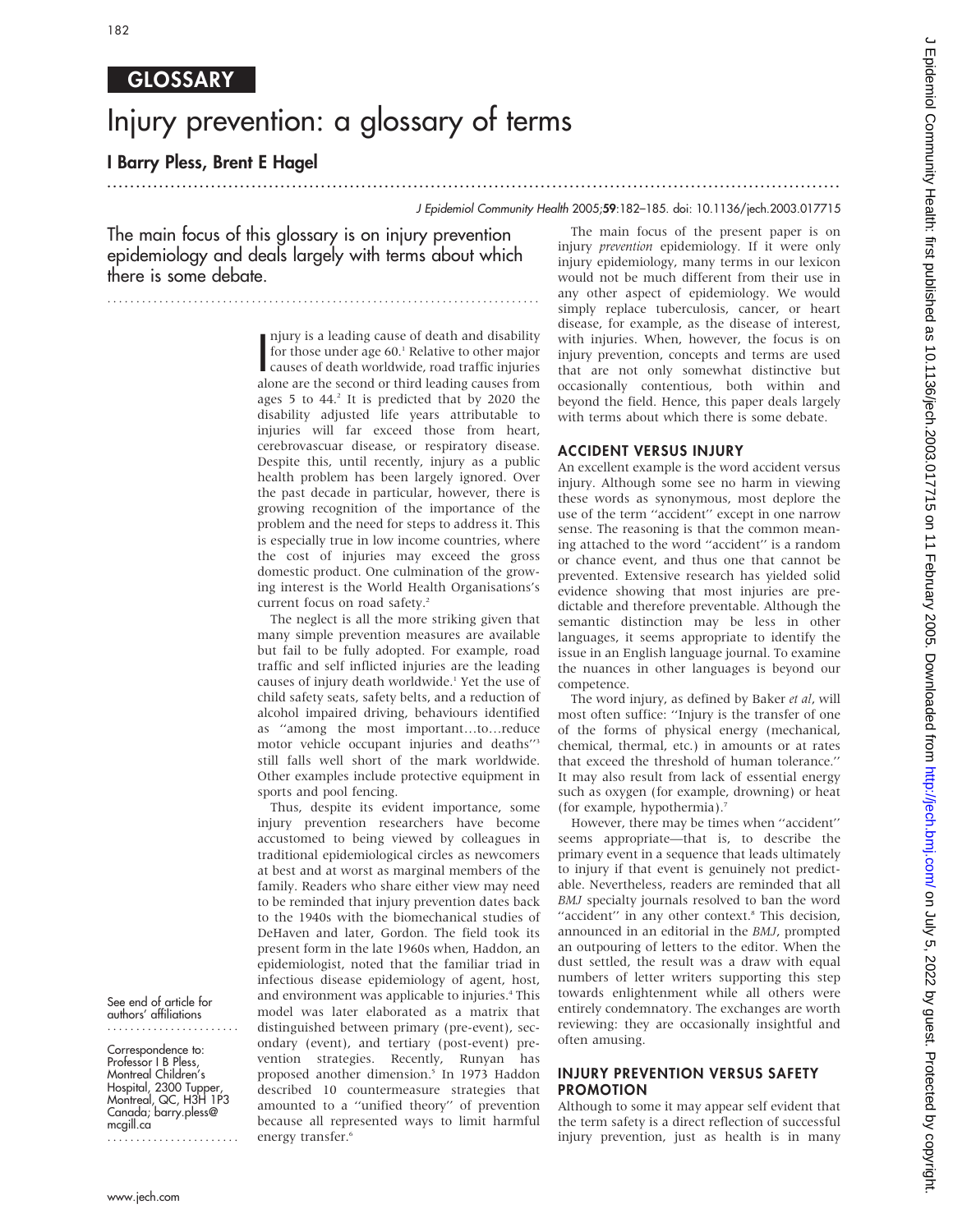respects a consequence of disease prevention, there is a respected view that argues otherwise. It maintains that the construct of ''safety'' and its application in policy and programmes is fundamentally different from injury prevention. It is considered broader with a strong subjective component and is intended to reflect feelings of security from threats of many kinds.<sup>9</sup> Thus, subjective safety may be completely unrelated to ''objective'' safety as measured by a reduction in injuries (for example, perception of crime versus crime statistics). One result of this movement is the WHO inspired effort to create Safe Communities that are intended to reflect this philosophical or ideological distinction. The extent to which this has succeeded remains uncertain because the few such programmes that have been properly evaluated have yielded conflicting results.10

#### INTENTIONAL VERSUS UNINTENTIONAL INJURY

Unlike Gaul, which is divided into three parts, the world of injuries has two main divisions. The terms intentional and unintentional are self evident; the first includes homicide in all forms: war, violence, terrorism, spousal and child abuse as well as suicide. Unintentional includes all other forms of injury.

Even here, however, some see shades of grey between these seemingly distinct opposites. For example, an attempted suicide may be a gesture that has unexpectedly gone beyond what the victim intended. Or when foolish risk taking leads to injury as, for example, in extreme sports such activities might be viewed as intentional.

## INJURY CODING

The most common injury coding system is the WHO International Classification of Diseases (ICD) that was developed to standardise the collection, coding, and reporting of mortality and morbidity statistics.11 For injuries, ICD uses two dimensions: the nature of injury (for example, fracture, dislocation), and the external cause code based on intent (for example, unintentional) and mechanism (for example, motor vehicle collision). Depending on the query, limitations of the ICD for injury research include the precedence of coding by intent over mechanism, the difficulty in determining intent, the burden placed on the history taker to allow sufficient detail for the use of an e-code, and that some injury diagnoses lie outside the standard "injury codes".<sup>11</sup> These considerations may make it difficult to use ICD alone for research or prevention studies.

To address these concerns, an international working group—under the auspices of the WHO—developed the International Classification of External Cause of Injury Codes (ICECI) as a supplemental coding system for use with ICD10.12 These codes allow for substantially greater detail on the circumstances surrounding the injury event and should aid researchers in understanding causes and evaluating preventive interventions. More detail on ICECI is available from their web site (http://www.iceci.org).

Many scales for coding severity have been developed. These are critical, not only for high quality research to control for confounding, but also for assessing the burden of injury. Alongside the  $AIS<sup>13</sup>$  and  $ISS<sup>14</sup>$  there is the ICD based injury severity score (ICISS), which takes account of threat to life/ probability of death of a given injury.<sup>15 16</sup>

Coding reflects the sources of data and injury prevention research relies heavily (perhaps too heavily) on death or hospitalisation data. Many other sources are often available such as police records of road crashes, insurance companies' records for work related injuries, crime and social services statistics for cases of interpersonal violence.

## SURVEILLANCE

The term surveillance is generally used in this field in much the same way as in other public health activities. There is, however, one important difference when compared with surveillance systems in infectious disease, for example. That difference involves response times or, more accurately, the time required for blips to be identified so that action can be taken. Furthermore, because few governments have strong commitments to injury prevention, and fewer still have national injury prevention programmes, the likelihood of action, fast or slow, is usually uncertain. Accordingly, some believe that injury surveillance that does not have the potential to identify new problems quickly, or for which there are few resources for action, is simply another form of data collection and not necessarily one that is more informative or more cost effective than periodic sample surveys.

#### INJURY COUNTERMEASURES

When considering preventive measures, injury epidemiologists invoke one or more of three main strategies—education, engineering, and enforcement. (Occasionally these are supplemented by evaluation, not a countermeasure as such, but it adds to the alliteration). However, Waller noted that the three fail to do justice to the full range of injury countermeasures in part because they are conceptually limited to the pre-event phase in Haddon's original matrix.17 18 A more complete range of preventive options covering the pre-event, event, and post-event phases was described by Haddon in 1973<sup>6</sup> and these are largely equivalent to the primary, secondary, and tertiary strategies described in the following section. Obviously the choice of the most promising option(s) is based largely on the context and nature of the injury in question.

### PRIMARY, SECONDARY, AND TERTIARY **PREVENTION**

Primary prevention applies to the prevention of the initial event (the ''accident'') and in many instances this is not possible. To the extent to which such events are predictable, it is often the case that the only strategy that is conceivable, but rarely feasible and often undesirable, is to reduce or eliminate exposure to risk. Most prevention is at the secondary level, involving a range of strategies from product design to law enforcement. Last's defines tertiary prevention as ''… measures … to reduce or eliminate long-term impairment and disabilities, minimize suffering… and to promote … adjustment to irremediable conditions. This extends the concept of prevention into the field of rehabilitation.''18 19 The focus is not on preventing the injury but its consequences (for example, prompt transfer to minimise brain damage after head trauma). Some view this as beyond the remit of injury prevention, lying more squarely in the realm of injury control.

## Key points

- Many of the terms used in injury prevention epidemiology are not used in the same way as they are in other branches of epidemiology.
- Not all the terms used are fully endorsed by everyone working in this field.
- This disagreement is especially prevalent with respect to concepts like safety, homoeostasis, and risk taking.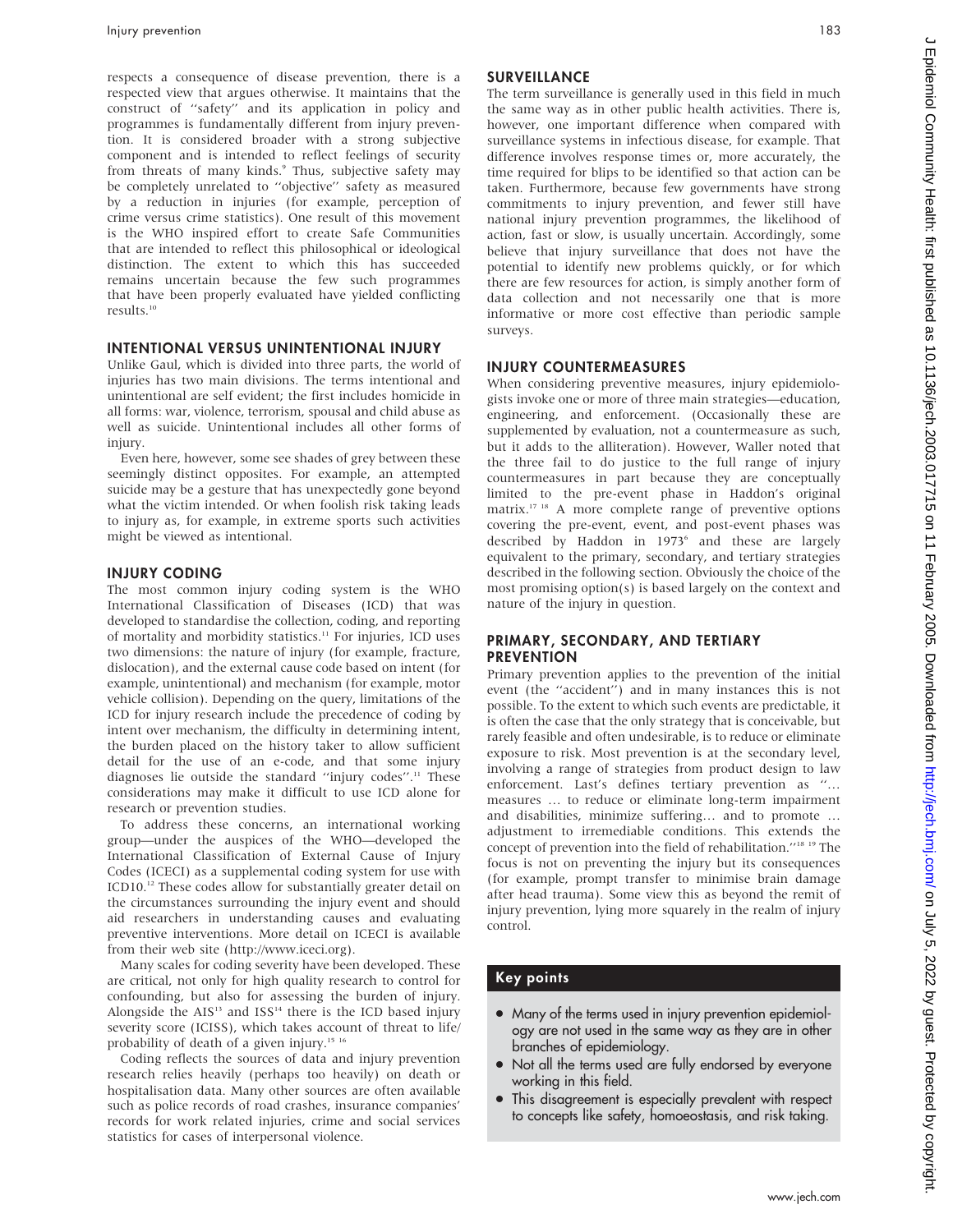## PASSIVE VERSUS ACTIVE MEASURES

Nevertheless, the main focus for most in the field is secondary prevention, preferably using passive rather than active measures.<sup>20</sup> However, even here, the extent to which a seemingly passive measure is truly that is often subtle. Smoke detectors were regarded as a sensible passive approach until the study by DiGuiseppi and Roberts showed that they were only effective if batteries remained charged and in place.<sup>21</sup> Similarly, air bags are often cited as passive and for the most part they are unless they have been deliberately disconnected.

## INJURY CONTROL VERSUS INJURY PREVENTION

The demarcation between these terms is subtle but important when politics, policy making, and resources are being considered. Injury prevention is largely a matter of primary and secondary prevention, especially secondary. Injury control, on the other hand, involves tertiary prevention that is, what happens after the injury has occurred and which, if handled properly, might influence the eventual outcome (death, disability, etc). Injury control includes both prehospital care—that is, what ambulances and emergency medical services do—as well as emergency or casualty care and rehabilitation. The point of contention arises when most preventive resources are consumed by the hospital sector to improve emergency department or casualty services, leaving little for traditional public health initiatives.

## LEGAL LIABILITY AS A PREVENTIVE STRATEGY

One distinctive element in injury prevention epidemiology is the potentially potent influence of court action as an adjunct to public policy promoting safety and responsibility, especially on the part of manufacturers. It is likely that many of the most important improvements were made in the wake of Ralph Nader's successful legal actions against manufacturers who, seemingly knowingly, continued to produce unsafe vehicles.<sup>22</sup> More recently, cigarette manufacturers have been forced to acknowledge some share of responsibility for fires caused by cigarettes.<sup>23</sup> This has prompted one state (New York) to require that manufacturers sell only self extinguishing (so called ''fire-safe'') cigarettes.

Andrew McGuire, the director of the Trauma Foundation of the San Francisco General Hospital, a long time campaigner in this arena recently wrote: ''I'm waiting for personal injury suits to be filed on behalf of burned plaintiffs since the … companies have known how to make fire safe cigarettes for years. As Sue Baker et al showed years ago, nearly 1/3 of the victims are not the smoker …. (they are the) babies, children and adults caught in the wrong place at the wrong time.''24

Observers in less litigiously inclined countries than the US may read such statements with alarm but it is evident that many view litigation as a legitimate weapon. Certainly punishing manufacturers who violate existing safety regulations or standards would improve safety if the punishments were sufficient to deter future such behaviour. There are, however, limits even the most zealous would accept. One may be the example of an American 2 year old model and actor who cut his head at a playground and is seeking lost wages and other unspecified compensation from Greenwich, Connecticut.25 The suit demanded compensation for medical bills, pain, and suffering and a ''lost wage amount due to his inability to audition or take modeling or commercial jobs while his head heals.''

## RESEARCH DESIGNS

Although no research designs are distinctive to this field, some can be used with particular advantage in injury prevention epidemiology. The case-control study has always been popular and recently, its variant, the case-crossover<sup>26</sup> study has been shown to be especially promising in injury prevention research. The great strength of these designs for studies of injuries is based on their efficiency. Because injuries are acute events and, although common enough to be a problem, they are sufficiently rare to justify not wishing to assemble a cohort to follow up over time. Hence, selecting injured individuals and appropriate controls is far more feasible and, with attention to certain principles, $27$  an appealing option.

The randomised controlled trial (RCT) occupies the same position in injury prevention research as it does in most epidemiological studies. But it is difficult to apply in studies examining the efficacy of injury prevention strategies for several reasons. Blinding subjects to intervention (for example, smoke alarm installation) or control condition is all but impossible and the risk of contamination between study groups is arguably a more salient issue in injury research than in other areas of health research. Another difficulty arises in attempts to apply RCTs to community interventions. Although the benefits of community level interventions in this field are compelling, this design poses analytical challenges. One is that the unit of sampling and analysis must often be the community.<sup>28 29</sup> However, no injury related study of which we are aware has included a large enough number of communities, properly randomised, to achieve satisfactory levels of power. Advocates of the community approach argue that different standards and criteria should apply to such studies<sup>10</sup> and although there is, no doubt, some sympathy for their predicament, the scientific challenges remain.

## RISK, EXPOSURE, AND RISK HOMOEOSTASIS

Risk and exposure are as central to the epidemiology of injury prevention as they are to any other branch in the field. These terms are used both in the conventional sense and with some special nuances, however. For example, risk is often used as synonymous with ''high risk'' and in reference to subgroups in the population who have greater frequencies of injuries than others. Although careful researchers would not invoke this label without ensuring that the increased frequency does not simply reflect increased exposure, this is not true of everyone. Moreover, the leap is often made that by identifying high risk populations, the risk is modifiable and that the prevention effort is more efficient. Little thought is given to Rose's<sup>30</sup> argument in favour of a population approach as a preferable alternative—one that in the long run is likely to be more feasible, more effective, and less costly.

Assessing exposure to risk—the appropriate denominator for most studies—is often bewilderingly complex in the case of injuries. Even for what seems to be a simple situation and for which measures are plentiful, for example, risk of a motor vehicle crash, there is little agreement about which denominator is most appropriate, for example, distance travelled,

## Policy implications

Injury prevention epidemiology has become increasingly important because such a large proportion of all deaths and disability arise from this cause. An equally important reason for its importance to policy makers is the abundance of data showing how effective various preventive measures can be. The failure of policy makers to respond appropriately to these facts makes many working in this field suspicious that policy makers still regard injuries as accidents and not preventable in the same manner or to the same extent as other public health problems.